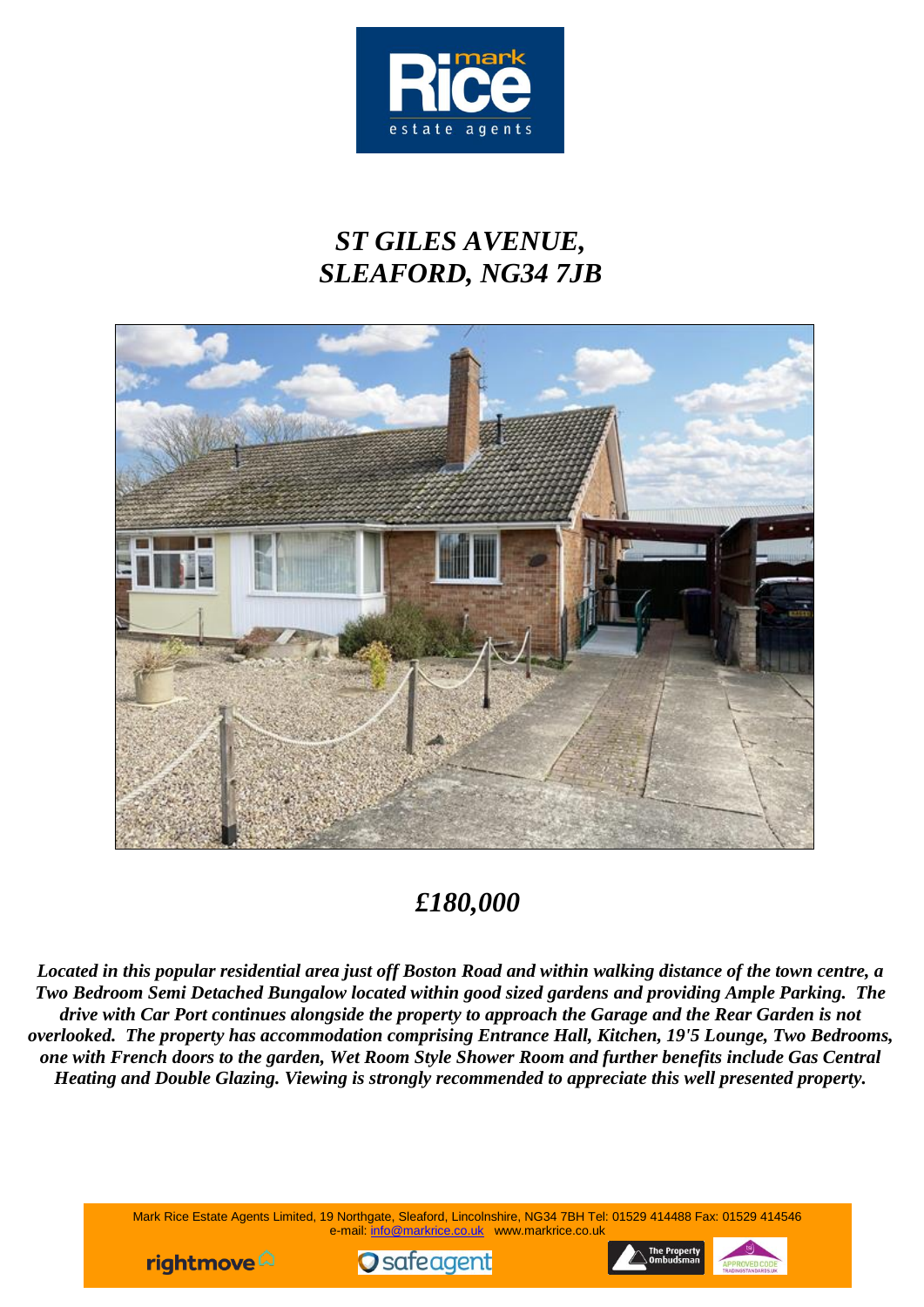#### *Location:*

*Sleaford is an expanding Market Town with amenities to cater for most day to day needs and facilities including excellent primary and secondary schools, swimming pool and leisure centre, vets, library and good road and rail links to surrounding areas, including Grantham with an Intercity rail connection to London Kings Cross.*

#### *Directions:*

*From our offices follow the one way system past the Market Place turning right into Carre Street and bear left into Boston Road. Take the fourth turning on the left into St Giles Avenue and the property is located on the right hand side as indicated by our 'For Sale' board.*

*\_\_\_\_\_\_\_\_\_\_\_\_\_\_\_\_\_\_\_\_\_\_\_\_\_\_\_\_\_*



 *Kitchen*



 *Lounge*



 *Bedroom 1*



 *Bedroom 2*



 *Wet Room Shower Room*

*Entrance door provides access to the Hall having cupboard housing the boiler and loft access.*

# *Kitchen: 3.05m (10'0") x 2.64m (8'8") max*

*Being fully tiled and having wall and base units, 1½ bowl single drainer sink with monobloc tap, gas point for cooker, tiled floor and plumbing for washing machine.*

# *Lounge: 5.92m (19'5") x 3.30m (10'10")*

*Having half bay window, coal and living flame effect gas fire with wooden surround, two radiators and three wall light points.*

*Bedroom 1: 4.27m (14'0") x 3.33m (10'11") Having range of built-in wardrobes with sliding doors and radiator.*

*Bedroom 2: 3.00m (9'10") x 2.67m (8'9") Having radiator and French Doors to garden.*

### *Wet Room Shower Room:*

*Having electric shower unit, low level w.c, pedestal hand washbasin and towel radiator.*

### *Outside:*

*The front garden is gravelled and has a small border and a drive continues alongside the property to the Garage adjacent to the rear boundary. There is a Car Port and there is currently a ramp providing access to the entrance door. The Garage has double opening doors and power. The Rear Garden is laid mostly to lawn with a Pergola, borders, Summer House and a cold water tap is fitted.*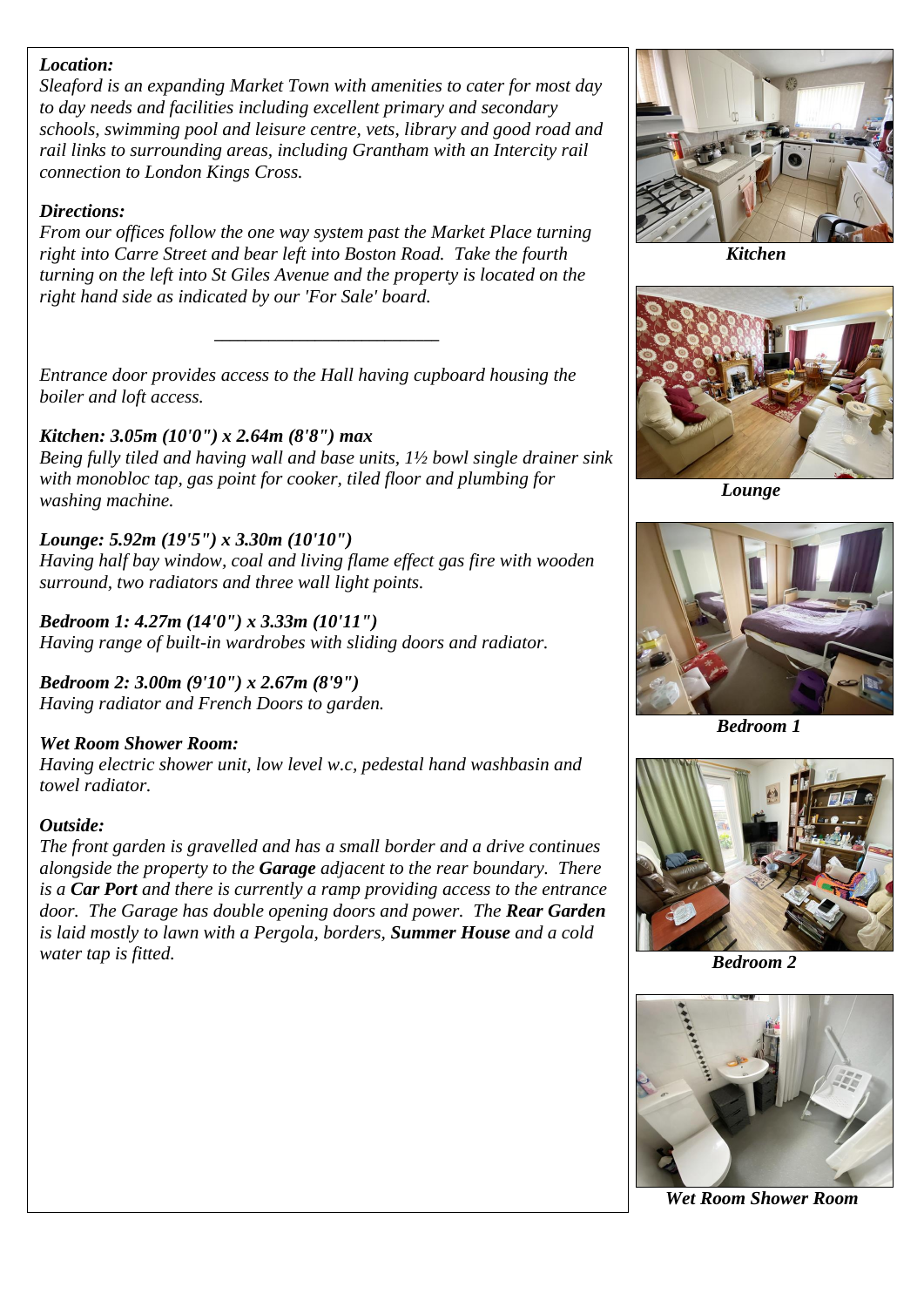





*Agents Note: These particulars are set out for the guidance of proposed purchasers and act as a general guideline and do not constitute part of an offer or contract. Measurements shown are approximate and are to be used as a guide only and should not be relied upon when ordering carpets etc. We have not tested the equipment or central heating system if mentioned in these particulars and prospective purchasers are to satisfy themselves as to their order. All descriptions, references to condition or permissions are given in good faith and are believed to be correct, however, any prospective purchasers should not rely on them as statements or representations of fact and purchasers should satisfy themselves by inspection or otherwise as to the authority to give any warranty or representation whatsoever in respect of this property. No responsibility can be accepted for any expenses incurred by intending purchasers in inspecting properties that have been sold or withdrawn.*